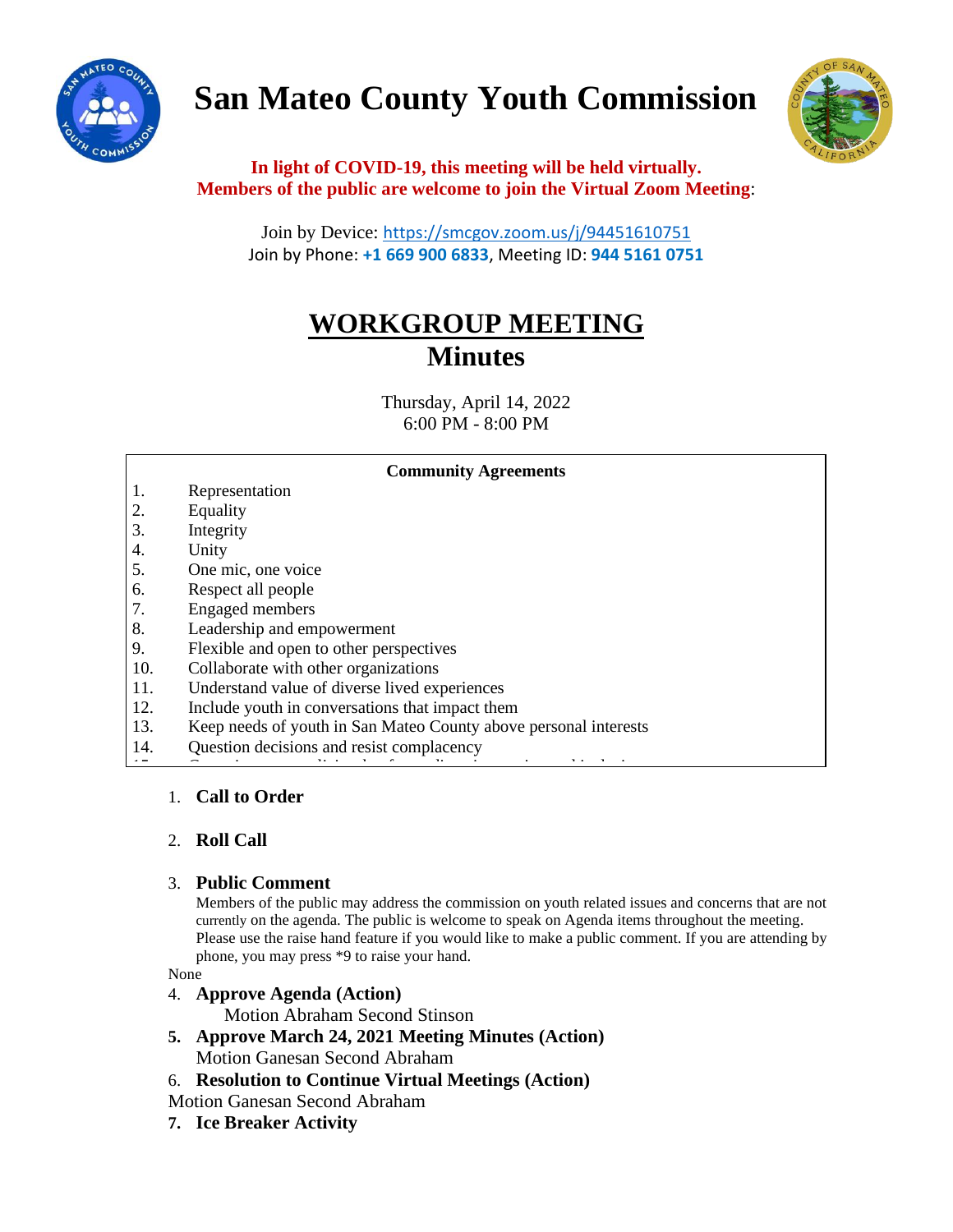What is something exciting that happened this week? What are you looking forward to as the year comes to the end?

# **8. Communication & Deliverables Expectations**

• Commissioners struggling to communicate with Saba and Helen

• Need to follow through on commitments

Group 1:

- Mode of communication: text message and emails
- Remind works well for meetings
- Response time 1-2 days emails (texts 24 hours)
- Flexible deadlines (need to communicate though)
- Accountable -> mid year check ins
- Accountable vice chair or chair can set up meeting with commissioner

Group 2:

- Mode of communication: Slack
- Too many emails so confusion on which to respond to
- 1-2 day response time
- Clear subject lines (deadline, subject, action item)
- Assigning one person from each committee to communicate

Group 3:

- Master contact list so commissioners can contact each other
- Clearer emails (who needs to respond)
- Having commissioners hold each other accountable

Group 4:

- In person communication (zooms)
- Text messages communication
- Generalized work place (slack)
- Expectations with emails established
- 48 hour response time
- Expectations set in bylaws
- Strike system (similar to absences) for accountability
- One on one conversation

Group 5:

- Remind, text, slack
- Moving meetings back
- 24 hours for urgent email 48 for less urgent
- Communicate deadlines

Group 6:

- Text messages
- Clarify if an email needs a response
- Mark an email as urgent
- 2 school days response time
- Flexible deadlines with communication
- Citation system weighted similarly to absences
- Not inviting commissioners back if they can not communicate Clarification:

- Do not need to respond to opportunity emails

- Need to respond to ad hoc emails and check ins

Ideas:

- In projects putting in sections where accountability is designated (note taker, communicator)